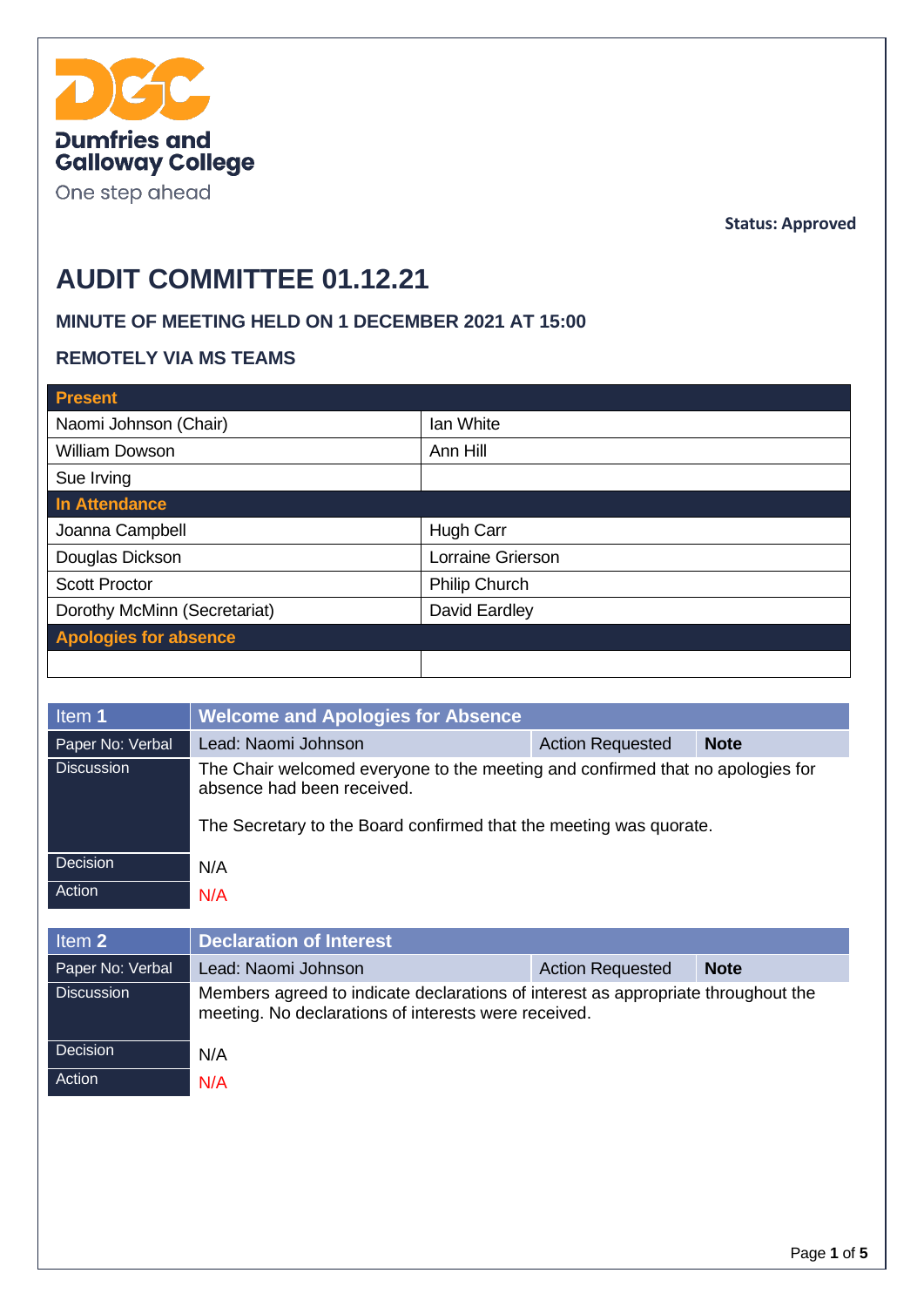| Item 3                 | <b>Action Log</b>                                                                                                                                                                                                   |                         |             |
|------------------------|---------------------------------------------------------------------------------------------------------------------------------------------------------------------------------------------------------------------|-------------------------|-------------|
| Paper No:<br>AUD0921-A | Lead: Lorraine Grierson                                                                                                                                                                                             | <b>Action Requested</b> | <b>Note</b> |
| <b>Discussion</b>      | It was noted that Action Points 4 and 5 from the Action Log would be discussed at<br>Item 8 of today's Agenda and that Actions Points 6 and 7 would be discussed at Item<br>10.<br>All other actions were complete. |                         |             |
| Decision               |                                                                                                                                                                                                                     |                         |             |
| Action                 |                                                                                                                                                                                                                     |                         |             |
| Hom A                  | Minute of the last meeting 2 Centember 2021                                                                                                                                                                         |                         |             |

| Item 4                        | Minute of the last meeting 2 September 2021                                                                                                                                                                                                                                                                                                                                                                                                                                                                                                                                                                                                                                                                                                                                                                                                                                                                                                                                                                                                           |                         |             |
|-------------------------------|-------------------------------------------------------------------------------------------------------------------------------------------------------------------------------------------------------------------------------------------------------------------------------------------------------------------------------------------------------------------------------------------------------------------------------------------------------------------------------------------------------------------------------------------------------------------------------------------------------------------------------------------------------------------------------------------------------------------------------------------------------------------------------------------------------------------------------------------------------------------------------------------------------------------------------------------------------------------------------------------------------------------------------------------------------|-------------------------|-------------|
| Paper No:<br><b>AUD0921-B</b> | Lead: Naomi Johnson                                                                                                                                                                                                                                                                                                                                                                                                                                                                                                                                                                                                                                                                                                                                                                                                                                                                                                                                                                                                                                   | <b>Action Requested</b> | <b>Note</b> |
| <b>Discussion</b>             | The Minute of the Meeting held on 2 September 2021 was approved.                                                                                                                                                                                                                                                                                                                                                                                                                                                                                                                                                                                                                                                                                                                                                                                                                                                                                                                                                                                      |                         |             |
|                               | It was agreed that the Secretary to the Board would liaise with the Chair and VP<br>Finance and Commercial Services with a view to making governance information on<br>the College's main website more visible and progressing the upload of Board<br>documentation to the website. A timescale for completion of this work was set for<br>the end of January 2022 but reluctantly revised to end of March 2022. WD suggested<br>that the current year's documentation be added in the first instance, and it was<br>agreed that Minutes would be uploaded once approved by the Board/Committees,<br>with a clear redaction protocol being put in place. A decision on how best to inform<br>stakeholders on where the information was located and when uploaded should be<br>discussed. A further update would be reported to the next Audit Committee.<br>The action under Item 6 re Assurance Framework to be removed (see later<br>discussion under item 6)<br>DE stated that financials could not be uploaded to the website prior to being laid |                         |             |
| Decision                      | The Secretary to the Board would discuss Board documentation/College Website<br>with the Chair and VP Finance and Commercial Services. Minutes were approved.                                                                                                                                                                                                                                                                                                                                                                                                                                                                                                                                                                                                                                                                                                                                                                                                                                                                                         |                         |             |
| Action                        | Secretary to the Board to progress.                                                                                                                                                                                                                                                                                                                                                                                                                                                                                                                                                                                                                                                                                                                                                                                                                                                                                                                                                                                                                   |                         |             |
|                               |                                                                                                                                                                                                                                                                                                                                                                                                                                                                                                                                                                                                                                                                                                                                                                                                                                                                                                                                                                                                                                                       |                         |             |
| Item 5                        | <b>Matters Arising</b>                                                                                                                                                                                                                                                                                                                                                                                                                                                                                                                                                                                                                                                                                                                                                                                                                                                                                                                                                                                                                                |                         |             |
| Paper No: Verbal              | Lead: Naomi Johnson                                                                                                                                                                                                                                                                                                                                                                                                                                                                                                                                                                                                                                                                                                                                                                                                                                                                                                                                                                                                                                   | <b>Action Requested</b> | <b>Note</b> |
| <b>Discussion</b>             | It was agreed that an external resource would be sourced to assist with the                                                                                                                                                                                                                                                                                                                                                                                                                                                                                                                                                                                                                                                                                                                                                                                                                                                                                                                                                                           |                         |             |

| development of a college assurance framework. The Principal recommended that the               |  |
|------------------------------------------------------------------------------------------------|--|
| Secretary to the Board liaise with the Board Secretary Network as assistance could             |  |
| be provided on how best to progress. This project would be progressed with the                 |  |
| support of the Audit Committee and appropriate input from the Executive Team. It               |  |
| was confirmed that the next Audit Committee was scheduled for February 2022 and                |  |
| a further update/workplan would be discussed at that meeting.                                  |  |
| Decision<br>The Secretary to the Board would liaise with the Board Secretary Network to obtain |  |
| best practice quidance on assurance framework.                                                 |  |
| Action<br>The Secretary to the Board would update members on progress at the next Audit        |  |
| Committee.                                                                                     |  |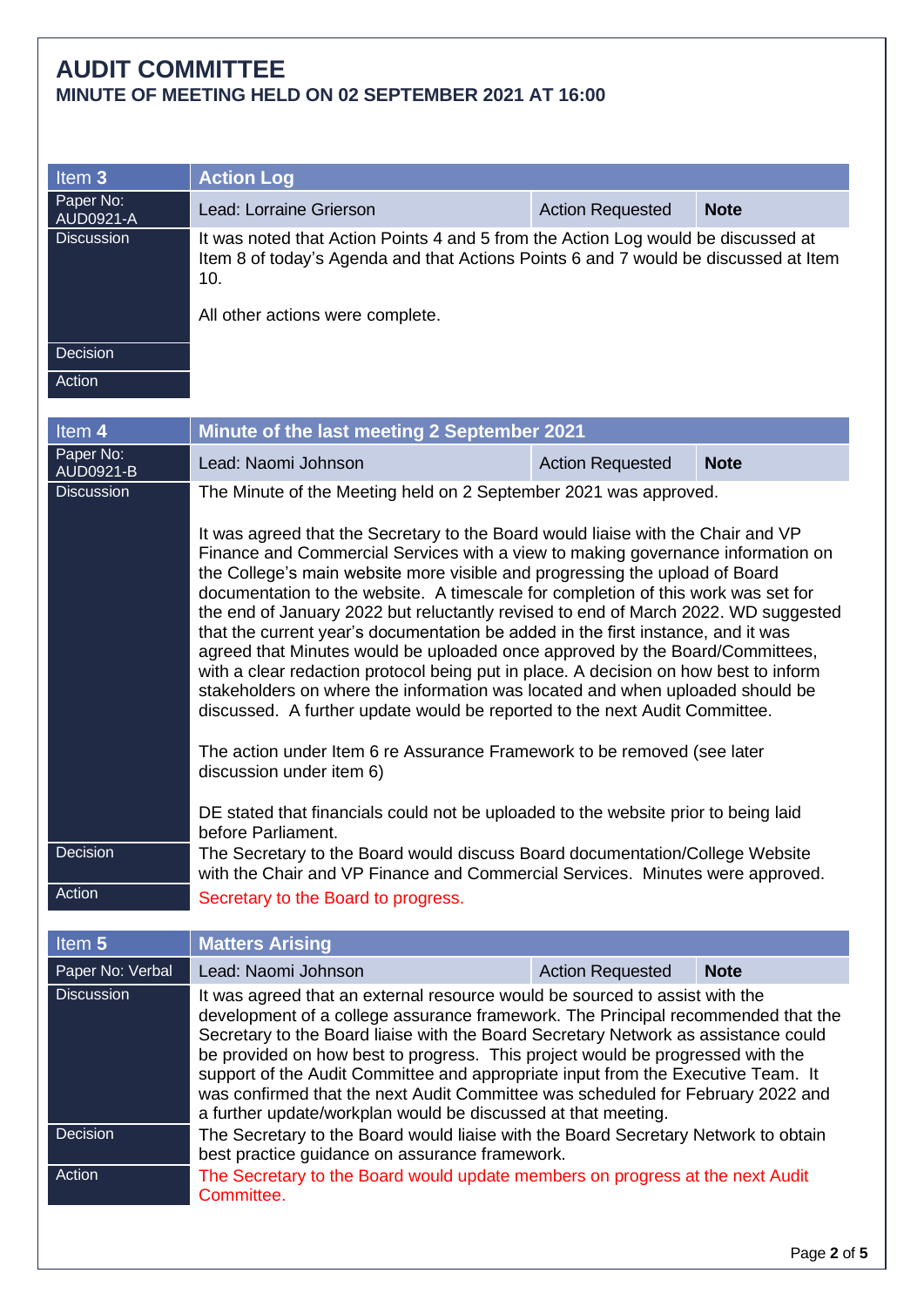| Item 6                         | <b>Internal Audit Progress Report</b>                                                                                                                                                                                                                                                                                                                                                                                                                                                                                   |                         |                   |
|--------------------------------|-------------------------------------------------------------------------------------------------------------------------------------------------------------------------------------------------------------------------------------------------------------------------------------------------------------------------------------------------------------------------------------------------------------------------------------------------------------------------------------------------------------------------|-------------------------|-------------------|
| Paper No:<br><b>AUD0921-C</b>  | Lead: Philip Church                                                                                                                                                                                                                                                                                                                                                                                                                                                                                                     | <b>Action Requested</b> | <b>Discussion</b> |
| <b>Discussion</b>              | The Internal audit plan for 2021/22 was approved by the Audit Committee on<br>2 September 2021 and the progress report presented today provided a summary<br>update on progress against the 2021/22 plan. It was noted that a review of the<br>Further Education Statistical Return (FES) and Student Support Funds had been<br>completed. RSMUK continue to work closely with college staff progressing towards<br>delivery of the internal audit plan and planning meetings for the majority reviews are<br>in place. |                         |                   |
| Decision                       | The content of the Internal Audit Progress Report was duly noted.                                                                                                                                                                                                                                                                                                                                                                                                                                                       |                         |                   |
| Action                         | N/A                                                                                                                                                                                                                                                                                                                                                                                                                                                                                                                     |                         |                   |
| Item 6.1                       | <b>FES Return</b>                                                                                                                                                                                                                                                                                                                                                                                                                                                                                                       |                         |                   |
| Paper No:                      | Lead: Philip Church                                                                                                                                                                                                                                                                                                                                                                                                                                                                                                     | <b>Action Requested</b> | <b>Discussion</b> |
| AUD0921-D<br><b>Discussion</b> | A review of the FES return had been completed and submitted to the Scottish<br>Funding Council. It was noted that the review had received a "reasonable"<br>assurance", with one medium and four low risks being identified.                                                                                                                                                                                                                                                                                            |                         |                   |
| Decision                       | The content of the report was duly noted.                                                                                                                                                                                                                                                                                                                                                                                                                                                                               |                         |                   |
| Action                         | N/A                                                                                                                                                                                                                                                                                                                                                                                                                                                                                                                     |                         |                   |
| Item 6.2                       | <b>Student Support Funds</b>                                                                                                                                                                                                                                                                                                                                                                                                                                                                                            |                         |                   |
| Paper No:<br>AUD0921-E         | Lead: Philip Church                                                                                                                                                                                                                                                                                                                                                                                                                                                                                                     | <b>Action Requested</b> | <b>Discussion</b> |
| <b>Discussion</b>              | The review reported that the College had appropriate systems and processes in<br>place for receipt of funding, with two low priority actions being identified.                                                                                                                                                                                                                                                                                                                                                          |                         |                   |
| Decision                       | The content of the report was duly noted.                                                                                                                                                                                                                                                                                                                                                                                                                                                                               |                         |                   |
| Action                         | N/A                                                                                                                                                                                                                                                                                                                                                                                                                                                                                                                     |                         |                   |
| Item 7                         | <b>Annual External Audit Report</b>                                                                                                                                                                                                                                                                                                                                                                                                                                                                                     |                         |                   |
| Paper No:<br><b>AUD0921-F</b>  | Lead: David Eardley                                                                                                                                                                                                                                                                                                                                                                                                                                                                                                     | <b>Action Requested</b> | <b>Discussion</b> |
| <b>Discussion</b>              | Azets presented the Annual External Audit Report for Dumfries and Galloway<br>College for 2020/21 highlighting key findings and conclusions.                                                                                                                                                                                                                                                                                                                                                                            |                         |                   |
|                                | P Church left the meeting at 16:20 hrs                                                                                                                                                                                                                                                                                                                                                                                                                                                                                  |                         |                   |
|                                | 7. 1 Financial Statements:                                                                                                                                                                                                                                                                                                                                                                                                                                                                                              |                         |                   |
|                                | Confidential to the Board members                                                                                                                                                                                                                                                                                                                                                                                                                                                                                       |                         |                   |
| Decision                       | The Audit Committee commended the Financial Statements to the Board of<br>Management.                                                                                                                                                                                                                                                                                                                                                                                                                                   |                         |                   |
| Action                         | .                                                                                                                                                                                                                                                                                                                                                                                                                                                                                                                       |                         |                   |
|                                |                                                                                                                                                                                                                                                                                                                                                                                                                                                                                                                         |                         |                   |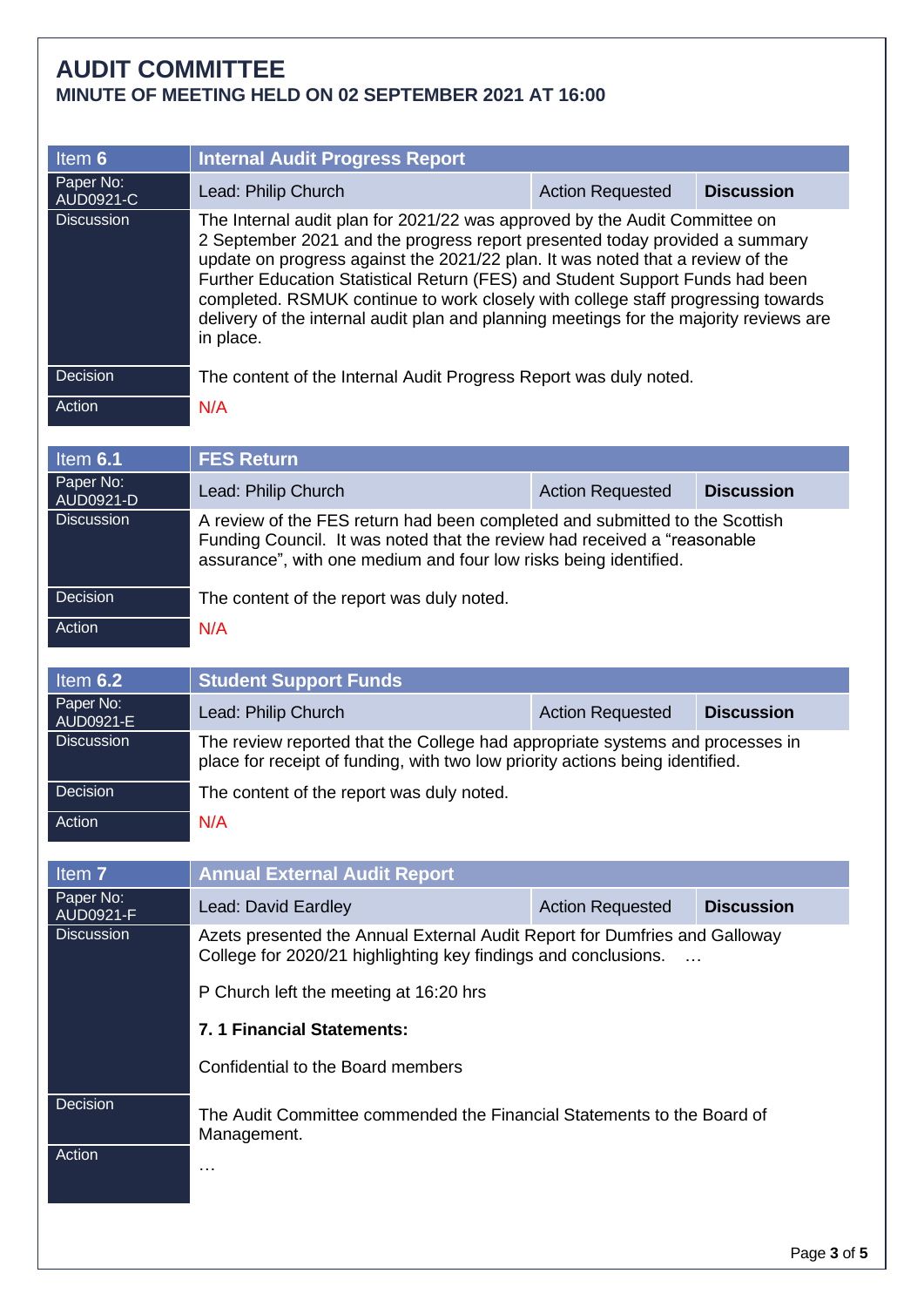| Item $8$                           | <b>Internal Audit Tracker</b>                                                                                                                                                                                                                                                                                                                                                             |                         |                 |  |  |
|------------------------------------|-------------------------------------------------------------------------------------------------------------------------------------------------------------------------------------------------------------------------------------------------------------------------------------------------------------------------------------------------------------------------------------------|-------------------------|-----------------|--|--|
| Paper No:<br>AUD0921-G             | Lead: Lorraine Grierson<br><b>Action Requested</b><br><b>Approval</b>                                                                                                                                                                                                                                                                                                                     |                         |                 |  |  |
| <b>Discussion</b>                  | The report detailed actions identified and monitors progression to full completion of<br>actions.                                                                                                                                                                                                                                                                                         |                         |                 |  |  |
|                                    | It was noted that actions for 3 reports were now complete and the two new reports -<br>Student Support Funds and FES Report had been added and progress will be<br>monitored.                                                                                                                                                                                                             |                         |                 |  |  |
| Decision                           | The content of the report was duly noted.                                                                                                                                                                                                                                                                                                                                                 |                         |                 |  |  |
| Action                             | N/A                                                                                                                                                                                                                                                                                                                                                                                       |                         |                 |  |  |
| Item 9                             | <b>Terms of Reference</b>                                                                                                                                                                                                                                                                                                                                                                 |                         |                 |  |  |
| Paper No:<br><b>AUD0921-H</b>      | Lead: Lorraine Grierson                                                                                                                                                                                                                                                                                                                                                                   | <b>Action Requested</b> | <b>Approval</b> |  |  |
| <b>Discussion</b>                  | Members were asked to discuss and agree the Terms of Reference, which each<br>Board Committee had recently reviewed. Thereafter, Terms of Reference would be<br>presented to the Board of Management for final approval. It was agreed that<br>committee members would be encouraged to input to the Terms of Reference on an<br>annual basis.                                            |                         |                 |  |  |
|                                    | The Mapping document gave an overview of committee remits, which had raised the<br>question of where Corporate Parenting/Safeguarding should sit. It was felt that this<br>should sit within the Learning and Teaching Terms of Reference rather than Finance<br>& General Practice and it was agreed that further discussion would take place at the<br>forthcoming Board of Management. |                         |                 |  |  |
|                                    | The Terms of Reference mapping document                                                                                                                                                                                                                                                                                                                                                   |                         |                 |  |  |
| Decision                           | Members agreed the revised Terms of Reference for Board Committees.                                                                                                                                                                                                                                                                                                                       |                         |                 |  |  |
| Action                             | The Secretary to the Board would arrange for the Terms of Reference to be<br>presented to the Board of Management for final approval.                                                                                                                                                                                                                                                     |                         |                 |  |  |
| Item 10                            | <b>Strategic Risk Register</b>                                                                                                                                                                                                                                                                                                                                                            |                         |                 |  |  |
| Paper No:                          | Lead: Naomi Johnson                                                                                                                                                                                                                                                                                                                                                                       | <b>Action Requested</b> | <b>Approval</b> |  |  |
| <b>VERBAL</b><br><b>Discussion</b> | The report gave detail of the one risk that is assigned to the Audit Committee, which<br>is Risk No. 4 Financial Fraud. This risk has been amended and is now rated "low".                                                                                                                                                                                                                |                         |                 |  |  |
|                                    | It was agreed that risks 8, 9 and 10 would be further discussed at the Learning and<br>Teaching Committee (L&T) and the Vice Principal, Learning, Skills and Student<br>Experience would report back to the next Audit Committee.                                                                                                                                                         |                         |                 |  |  |
|                                    | The Secretary to the Board would liaise with Committee Chairs around sequencing<br>and deep dives which would take place. The Chair asked that should substantial<br>amends be required; these be further reported to the full Board of Management.                                                                                                                                       |                         |                 |  |  |
| Decision                           | The risks assigned to L&T would be further discussed at the meeting scheduled for<br>2 December 2021 and the VP Learning, Skills and Student Experience would report<br>back to the next Audit Committee. The Secretary to the Board would liaise further<br>with Committee Chairs.                                                                                                       |                         |                 |  |  |
| Action                             | VP Learning, Skills and Student Experience will report back to the Audit Committee                                                                                                                                                                                                                                                                                                        |                         | Page 4 of       |  |  |

Page **4** of **5**